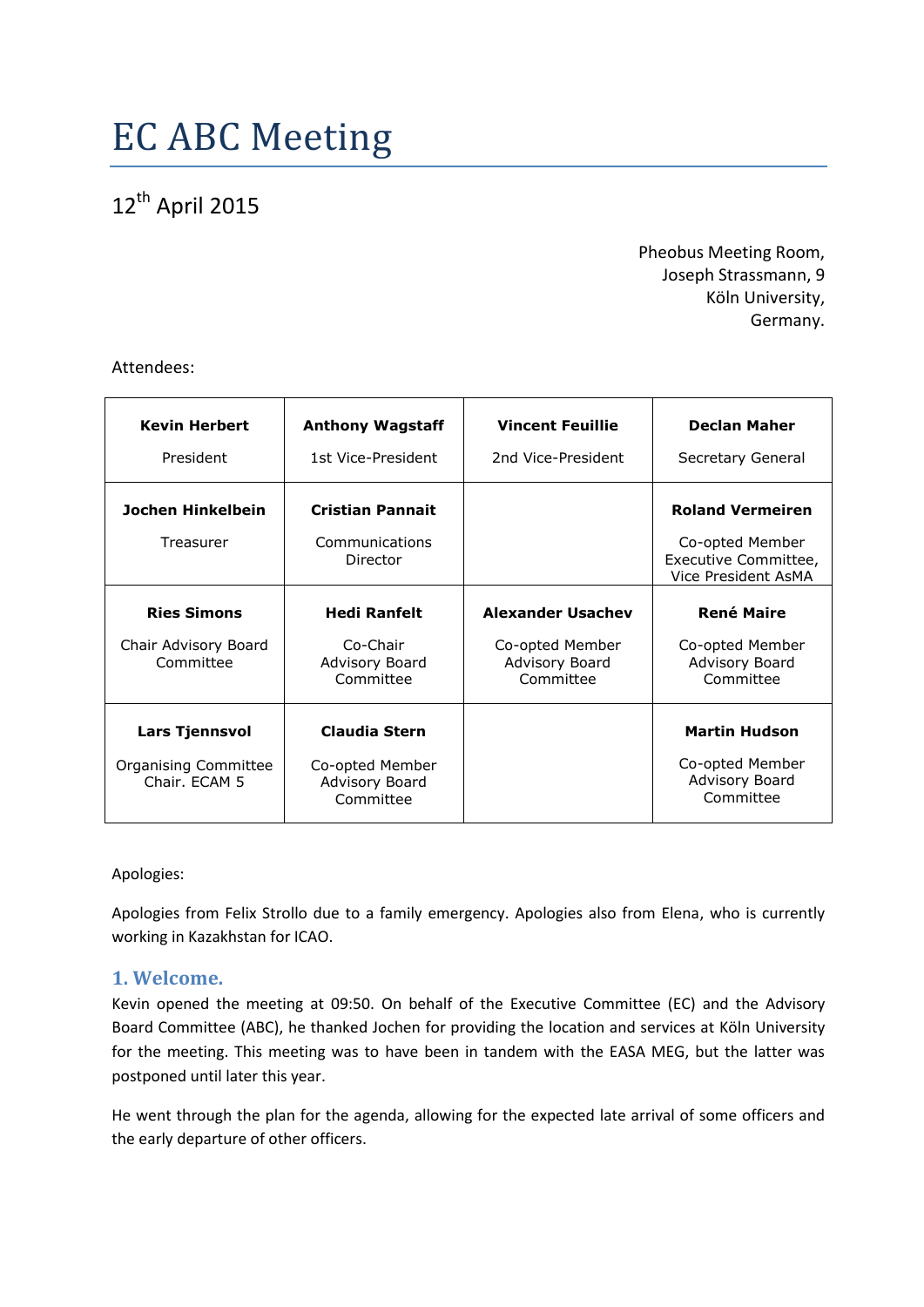These minutes are a contemporaneous record of the meeting and as a result, the order will depart from the itemised agenda.

## **Minutes of the EUROCONTROL Meeting November 2014. 5minutes.**

Corrections were made to the minutes of the EC ABC Meeting in EUROCONTROL, November 2014. These were agreed upon and accepted unanimously.

Matters arising out of the minutes:

- Roland will continue to seek clarification about facilitating the AsMA FAA Seminar being held before or after ECAM 5. The situation at The Academy in unclear at present.
- FAA Seminars run in parallel with detract from the ECAM 5 attendees, whilst running it immediately before, or after should enhance attendee numbers. Typically, 70-80 people.
- Three mailing lists are needed for the EC-ABC, which should be held at the website domain. These are the EC, The EC-ABC and the Extended EC.
- Lars will be co-opted onto the EC Mailing list until the completion of ECAM 5. This will comply with the statutes.
- The design and procuring of the ESAM  $10^{th}$  Anniversary Commemoration Medal needs to get under way. Seppe will be invited to carry this out.
- Martin Hudson accepted co-option to the ABC and attended the meeting in Dafos.
- Advertising for the ESAM meeting at AsMA in the Blue Journal failed as the deadline was passed.
- An advertisement will be placed in the AsMA Supplementary Agenda booklet. A cost is expected. Roland will act on this.
- Declan will search for a copy of the meeting between Dr. Kevin Herbert and Dr. Phil Sharpa.

#### **Declan will search for the photo of the meeting.**

The Black Holes of Aerospace Medicine; how can we find them?

## **Presidents Report.**

Kevin was approached to take part in an interview with German TV media, scheduled for yesterday, but no further action happened.

His concern was that the journalists claimed to know the content of an email sent to the extended EC. Roland was correct when he said that there is nothing in the thread that he would not be willing to stand over. The content was reasoned and appropriate. Kevin had highlighted three issues regarding the recent German Wings tragedy:

- Too early to speculate.
- Promotes Fly Safe, Fly Well.
- When the facts are known, we may advise on mechanisms to improve flight safety.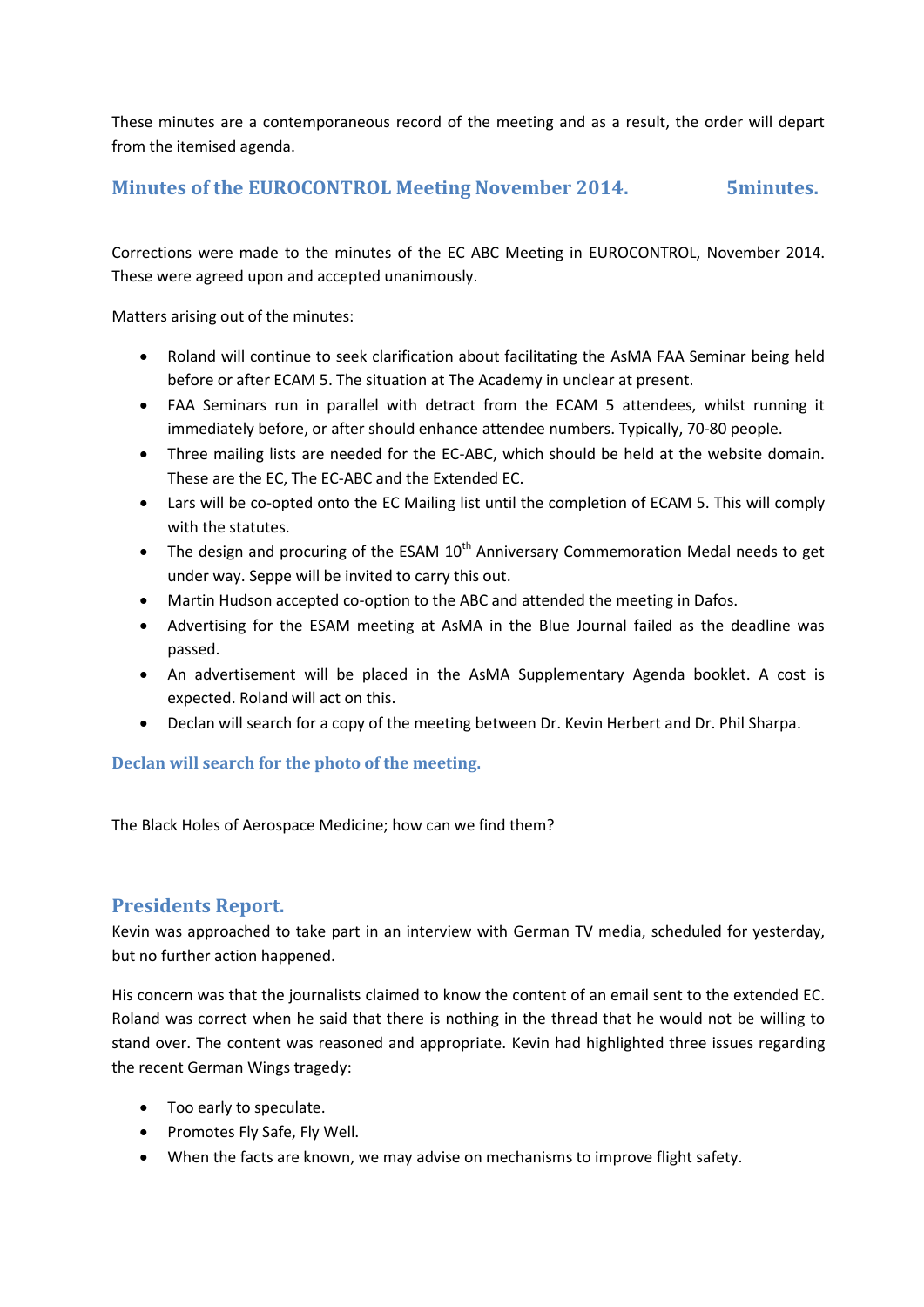A discussion followed regarding how ESAM should respond to requests from the media. It was agreed that:

- ESAM should have a spokesperson on contentious issues.
- The President should be that Spokesperson, who should have media training.
- If not media trained, training should be given during the President Elect phase.

This recent event highlighted our low presence. Kevin had received invitations to comment by only three media organisations and none regarding aerospace medicine. "The press and our colleagues do not yet know of our existence." On the contrary, Vincent working at Air France, had numerous enquiries.

The information exists, but it is not easy to find on our website. We need to have keywords for searching.

Three issues are currently active in the media:

- **•** German Wings
- Aerotoxic Debate publicity increasing, gathering media credence
- Fatigue.

*Memberships:* Renewed communication with Finland will occur.

*Communication:* There was a discussion about email chatter and the varying volumes.

How are we going to communicate?

#### ECAM 5

- A Memorandum of Understanding has been signed by all three groups: ESAM, AsMA and NAMA. INSERT LINK.
- Lars as Chair of the Organising Committee will report to the EC via the President. He proposes a newsletter updating all involved. The key Social elements are already in place: the Opening Ceremony and the Formal Dinner.
- The Scientific and Programing Committees will report to the Organising Committee.
- The Conference Committee is paused and might be required at the ECAM 7.
- Issues of translation and multi-lingual presentations were discussed.
- We need to find mechanisms to make the ECAM more attractive to AMEs, offering translation services by societies may help this. Perhaps ESAM could help sponsor this initiative.

Roland spoke of some of the ideas being floated including the possibility of co-hosting every alternate ECAM with AsMA. We need to discuss this as it may have an impact on the status of our ECAM. This could be a mechanism for giving accreditation and MOC points to people in Europe. This has strategic implications.

Changes to the current ESAM map and list of member associations were discussed. AsMA is a strategic partner and we will change the phrase from "Member Associations" to "Supporting Associations." This shows that ESAM is the only pan-European society and is support by the following associations...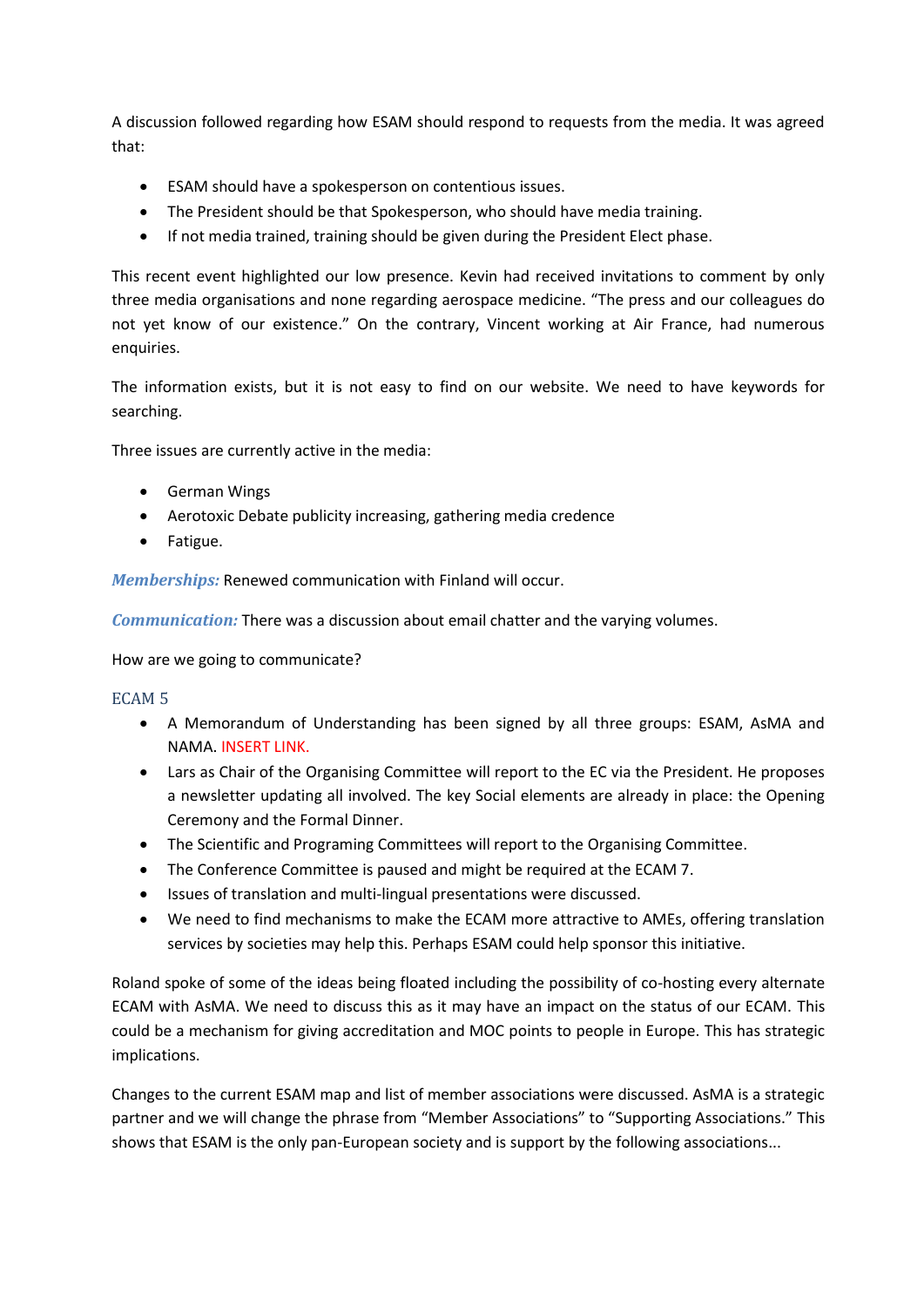# **Treasurer's Report. See Jochan's report.**

Carla's Report was presented by Jochen.

- €8.50 Early Bird Fee and €10 Regular Fee.
- 15% reduction to fees paid before end of June.
- Target end April for invoices to be sent to Associations.
- DEADLINE for Change of EC by end of May 2015.
- DEADLINE for President Elect Nominations,  $20^{th}$  July 2015 (28 days before the GA) in accordance with the statutes.
- Are there ways that the registration can be transferred to another member state.
- Claudia will speak with a lawyer. See what options there are to transfer.

# **The 9th General Assembly, Oxford 2015.**

Sunday 20<sup>th</sup> September 2015. The General Assembly will be held at 16:00 and preceded by the EC-ABC meeting from 14:00 to 16:00. Kevin will seek a room for the four hours required.

We will need to ask Lilla to commence seeking nominations for the office of President Elect. It was agreed that this should happen as soon as is practical following acceptance of the new EC by the German Courts. Ideally, this must be completed by the  $29<sup>th</sup>$  July 2015,

NC Ask Lilla to start process by 20<sup>th</sup> July to seek President Elect. Lars asks why not seek it now.

Kevin suggested that we transfer some of the funds into a trust account as there will be no ECAM this year and there should be an overall profit.

Since Most of the members of the EC are unchanged, it should be possible to continue the work of the EC with the continuing officers. In light of this, Declan will send a request for fee payment to the individual members based on the numbers declared as of last year.

Jochen will forward a list of members and contact details.

Break for lunch 12:15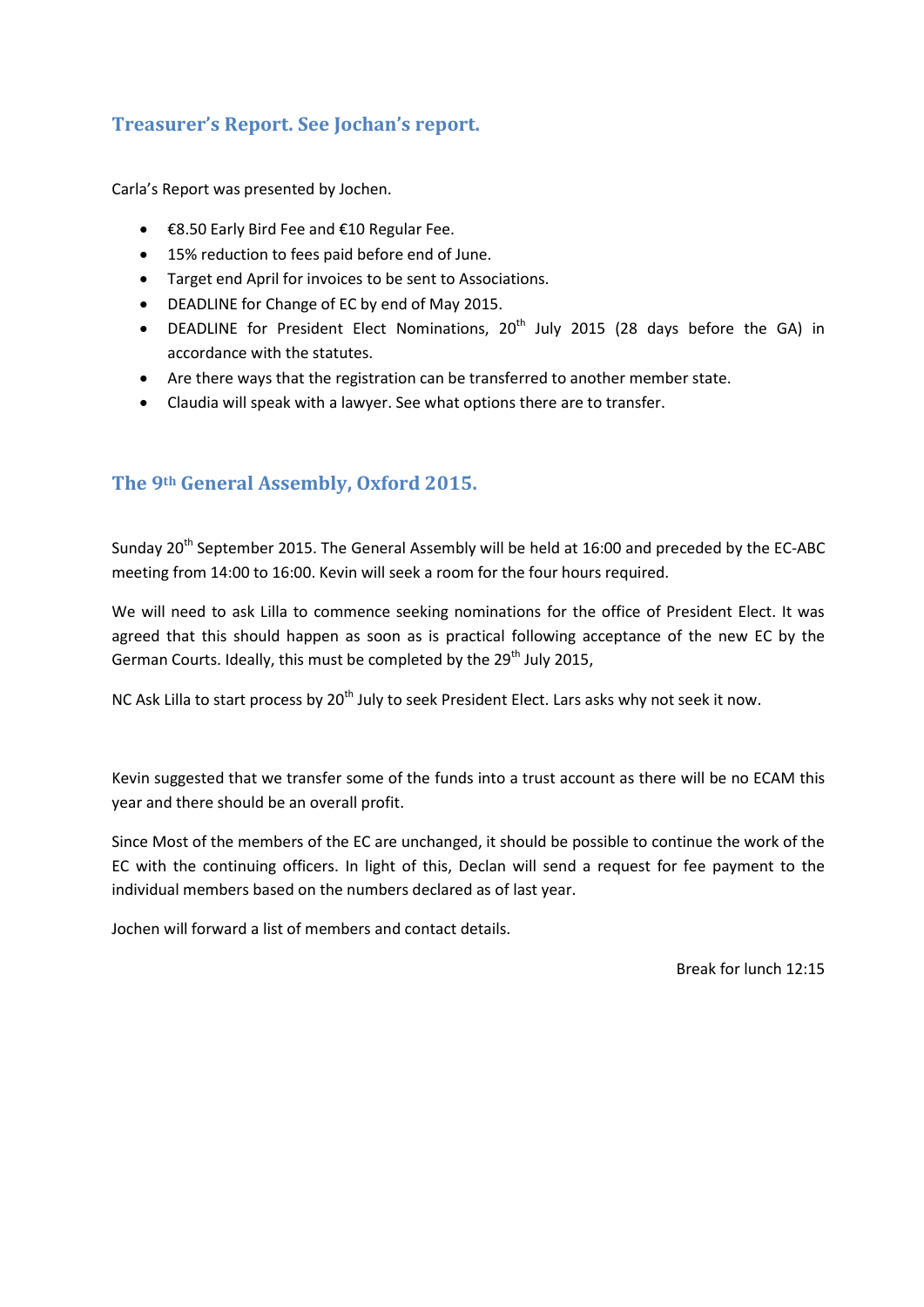## **9. ECAM 2016**

The dates for the ECAM in Oslo were confirmed as being 15-18<sup>th</sup> October 2016. The Memorandum of Understanding has been signed by ESAM, AsMA and NAMA. Lars made a presentation of the ECAM 6. The website for the meeting is as follows:

[www.norskflymedisin.no/ecam2016/](http://www.norskflymedisin.no/ecam2016/)

Members of the Scientific Committee are as follows:

- Alex Garbino, EX Com former President of the Student's committee, and vice president for AsMA in Education and Research
- Prof. Mike Bagshaw, co-opted ABC member
- Dr. Kevin Herbert, President ESAM
- Dr. RIes Simons, Chair ESAM ABC
- Dr. Trond Erik Norwegian rep, Complete his surname
- German AME ?Name

Roland and Trond Erik have presented the proposal to co-locate the CMO's forum as close to the ECAM as possible. It would be ideal if they could be at the same time as the FAA meeting.

We should work on the social programme when we meet in Orlando. It is hoped that 300 will attend. The following elements are included:

- The Opening Ceremony
- The Formal Dinner

"Visit Oslo" will organise a sight-seeing tour, registering on the website, but that will be for the outside the remit of the ECAM organisers.

A cultural event in the evening based near to the ski jump, with a cultural component on the Saturday evening is being explored. Anthony will ask the air force to participate.

The GA of ESAM will take place on the Sunday afternoon. This should be where the founding members are honoured at a ceremony. Consider a small reception for this. Per Ava will be invited. The other membership category needs to be considered.

Kevin suggested debate at the end of presentations, as was done in Bucharest using a combination of presentations, abstracts and then debate, as the format. Pushing the "Fly Well, Fly Safe" topic will be as pertinent next year as it is now. We are using a structured interview/ discussion rather than a general conversation. We need to recognise that the issues that are relevant for the military are as they are for civilian aviation, not different (as we have traditionally looked!) Direct contact is the best way of spreading the news. Hedi will mention the ECAM 5 at Ramstein.

Care must be taken about how the CPD points are accredited. Some of the debate elements are not seen as education. There can be tension between the pure science and the process. Ries proposed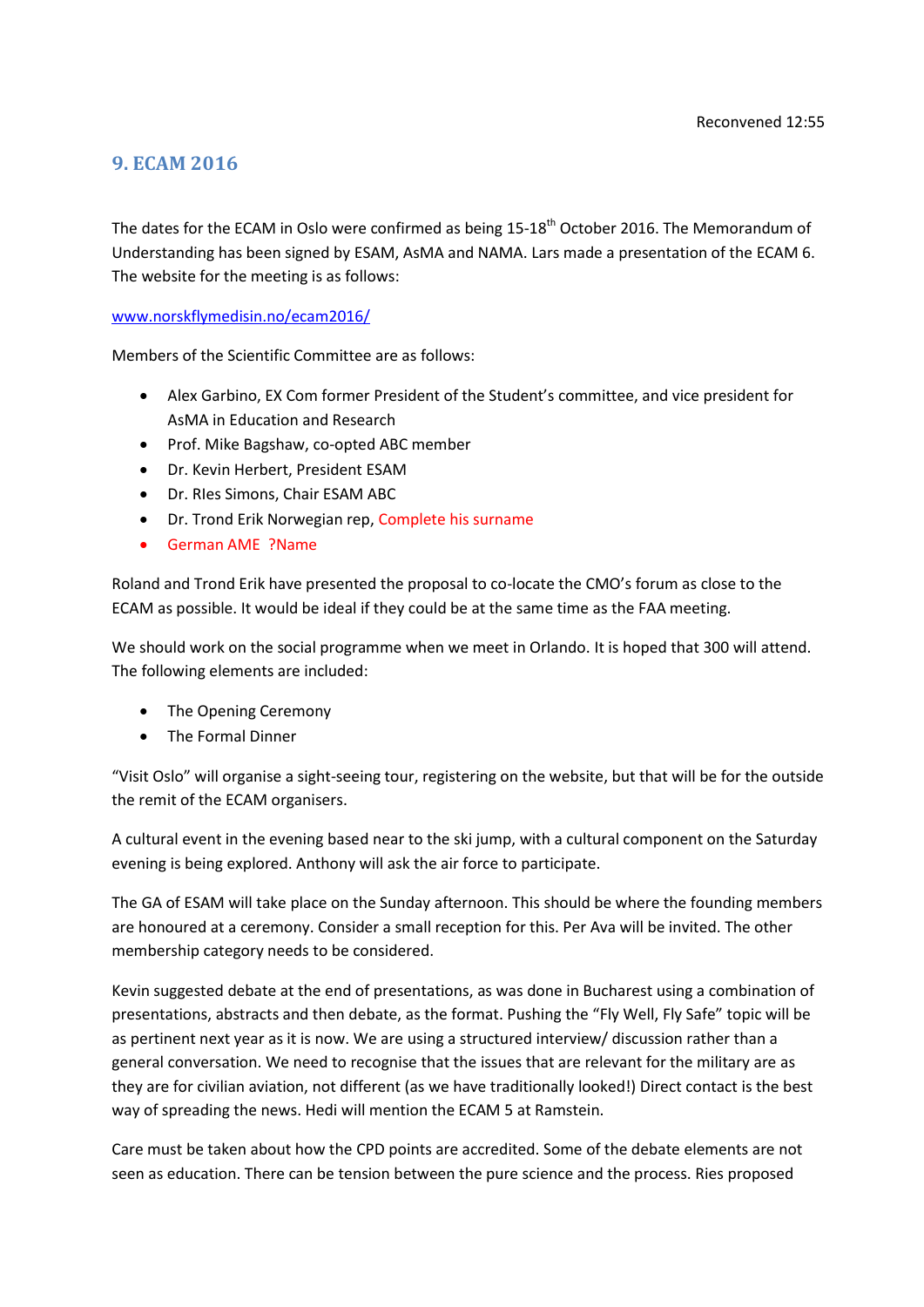asking the abstract submitters to include some questions that might be good as being evidence of scientific content. We will need to build a good introduction on the topics. The CPD will be signed off by the Norwegian CMO and the ECAM is mentioned in EASA as an automatic accreditation for CPD.

- Consider using the Norwegian GP groups/Occupational health physicians/ psychiatrists/ Medical Military groups in Norway.
- It is important to have the programme completed ASAP to allow dissemination of the accreditation.

Cristian said we should add the Aims of the meeting, as that will be used as an advert for the conference in the various journals including; Soframas, ENAF, National associations of occupational health.

- The hotel can cater for 1000. Realistically, we are looking at 200-300 delegates. There is a conference package, including the gala dinner. ICASM includes all the add-ons as complementary. Alcohol cannot be added to any ticket.
- THE TAPPED HEN. Each member bring a bottle of local spirit. Consider offering it to AsMA and have it engraved.
- Thursday Lunchtime Meeting of the AsMA EX-COM 11:30-13:30. Lars will send a list for the agenda in advance. There was a robust discussion about what is understood to be the lunchtime meeting. Seppe will continue to work with us.
- Roland briefed Anthony about the FAA discussion of this morning.
- Lars will update the OC on today.
- Andy Belenkas will attend AsMA this year.
- AsMA Business Lunch to do ECAM 5 presentation on the Thursday.
- Lars will contact CAMA

# **UPDATES**

## **SG Report.**

Declan presented his report on PowerPoint. This is available on the above link.

Main points:

- Status of the EC.
- Membership and new applications
- Paolo Tosco Award
- Inter Alia Meetings
- Improving Communications and

#### Membership:

Ries will contact IFALPA through Jochen, maintain AsMA and Eurocontrol as members.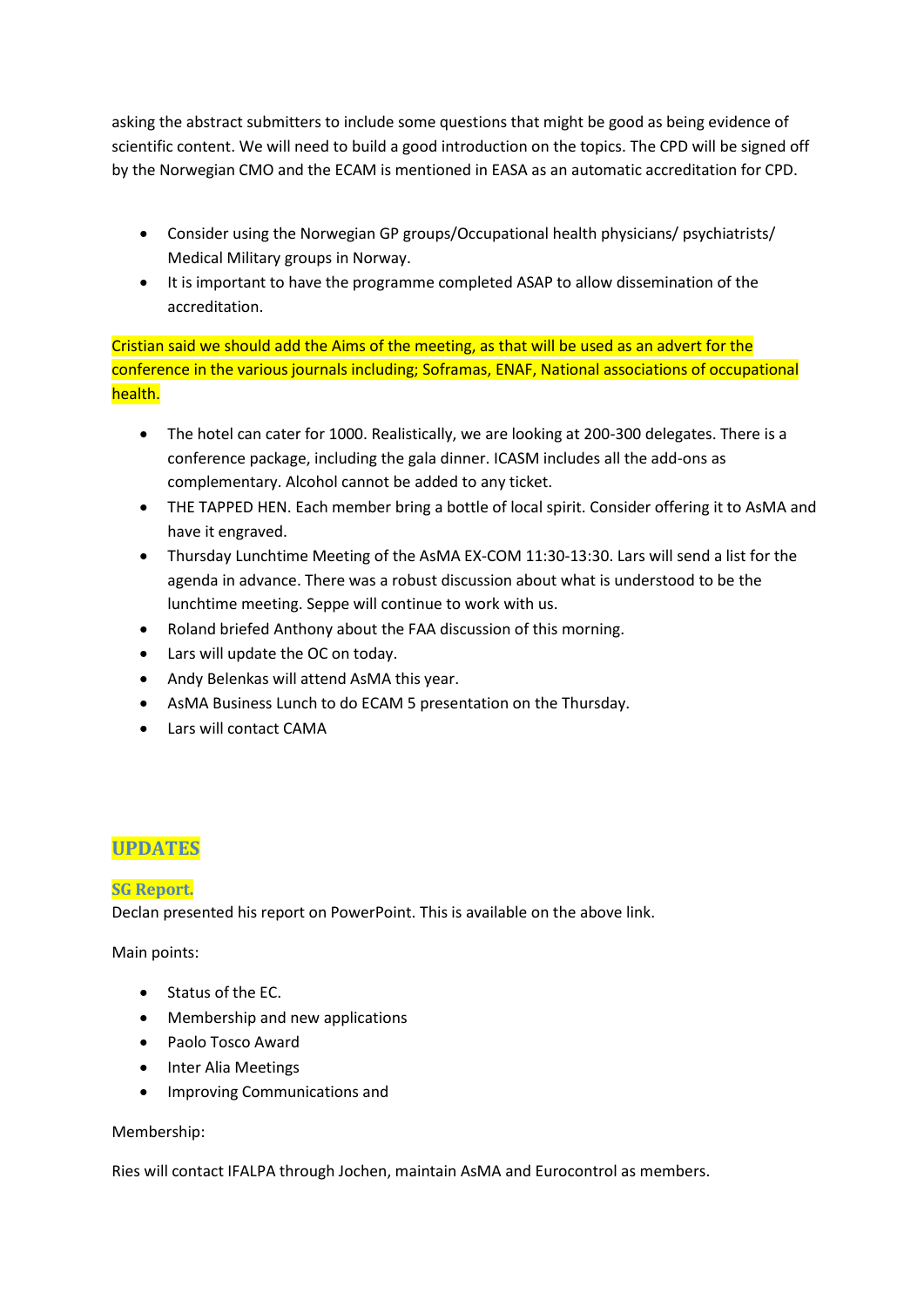#### **Advisory Board Committee Report. Ries. Summary**

The Advisory Board Committee (ABC) met in January at Dafos. Switzerland facilitated by Stefan Dreschel.

The ABC met on the 11<sup>th</sup> April 2015 in Koln. Thanks to Claudia and Jochen for facilitating the ABC meeting. Arising out of that meeting were the following issues to be put to the EC for consideration:

- Age limits on single pilot ops commercial. Position paper
- Proposal on Cardiovascular risk evaluation based on René's Risk stratification algorhythm. Recommendation will be sent to the EC.
- Meeting with EAAP, forming a working group between the psychologists and ESAM in the Fly Safe, Fly Well model. André Drogg President EAAP. Kevin Hedi, Ries and Claudia will act as ESAM working group members. This needs to be a strong working group.
- Lunch meeting at AsMA. As arranged.
- Jurgen Knuppel GA lack of material
- Set up a Space Working Group in communion with AsMA.
- Proposal of Human Factors research for the ECAST group via Lars as ESAM member.
- What are the safety critical elements of ATM and ATCO?

# **10. Lucnhtime meeting AsMA**

Ask each European member to bring national food as snacks. Provide tea and coffee for the meeting. Everyone bring a snack. There is an issue with the provision of drinks.

#### **Declan will enquire about the provision of beverages.**

Kevin and Declan will give a resume and of the word they do.

- Sub orbital Flights SOFRAMAS
- Claudia on Astronaut rehabilitation from the ISS at DLR
- Ries on Social and Job stresses on young pilots, Univ of Ghent. Zero time contracts.
- Janis Fergus from EASA to address aeromedical flight safety issues. TBC
- Hedi stand in the Norwegian Military for psychiatric assessment.

The leaflets should be completed this week, requesting Seppe to set it up for 200 leaflets. Posters will enhance the pop ups. The Poster session needs to be manned between 11:00-15:00 on the Wednesday. Lars will need assistance at the ECAM 5 stand all week. The logistics were discussed.

Andreé Dalt, the psychologist

**Roland Update 6.**

EASA

Accreditation points for ECAM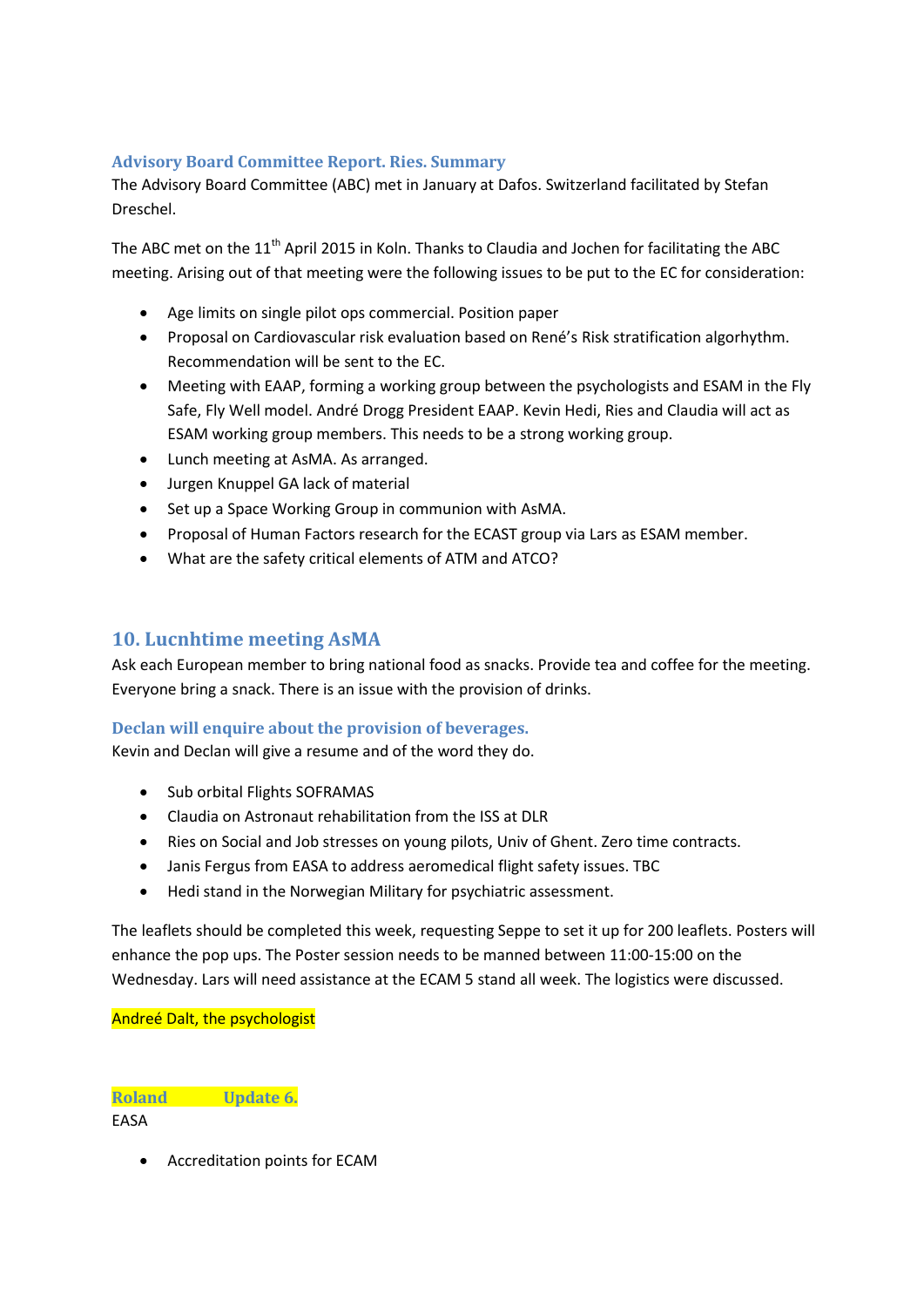- ESAM working group on Accreditation (Uwe, Elena and Anthony) included into the EASA
- Class 3 Part MED.
- ORA still needed, implementation by end December 2016
- ATCO and Aircrew subgroups
- Medical Officer EASA will raise the rulemaking.
- MEG meeting hoped for November
- Standardisation meeting
- SSCC seat confirmed.
- Visit of the chair of the SSCC at Eurocontrol.
- CMO forum group discussions
- Rulemaking from the Directorate for Strategic planning
- EASA on NPA on broadening tasks of EASA.
- Bilateral Agreements between Brazil and EASA (BAZA). Medical is excluded at present.
- Cabin Air Quality. No health affect evidenced requiring rulemaking by EASA.
- ICAO, EASA and Eurocontrol interaction requires integration.

#### AsMA

- International VP, Overseeing Committee for the International members, which might be renamed. Co-chair required.
- Sub committee for the recognition of the speciality of Aerospace medicine, consider a member from ESAM.
- Contact with flight surgeons around the world.
- Extra CMO Meeting proposed directly after the ICAO meeting.
- Meeting for mental health of pilots, representation by Ries, Kevin and Hedi, common working group between AsMA and ESAM.
- Poster Session
- ESAM at AsMA
- Ries member at the ATM committee.
- Take the flyers.
- Roland, Ries and Lars will attend.
- We need to push for European prize winners, such as Claudia who is a prize winner.
- Dr. David Gradwell will be President of AsMA in 2016.

# **6. Updates**

Fly Safe Fly Well.

- Kevin showcased the response to the programme given the recent visits. He is the chair of the session and first speaker. Anthony spoke the Norwegian approach, Tim Stevenson on the Wellness programme. Tony Evans on ICAO's approach.
- Anthony spoke of his invitation to the ICAO advisory panel, with representation from USA, Australia Canada Egypt, Japan New Zealand.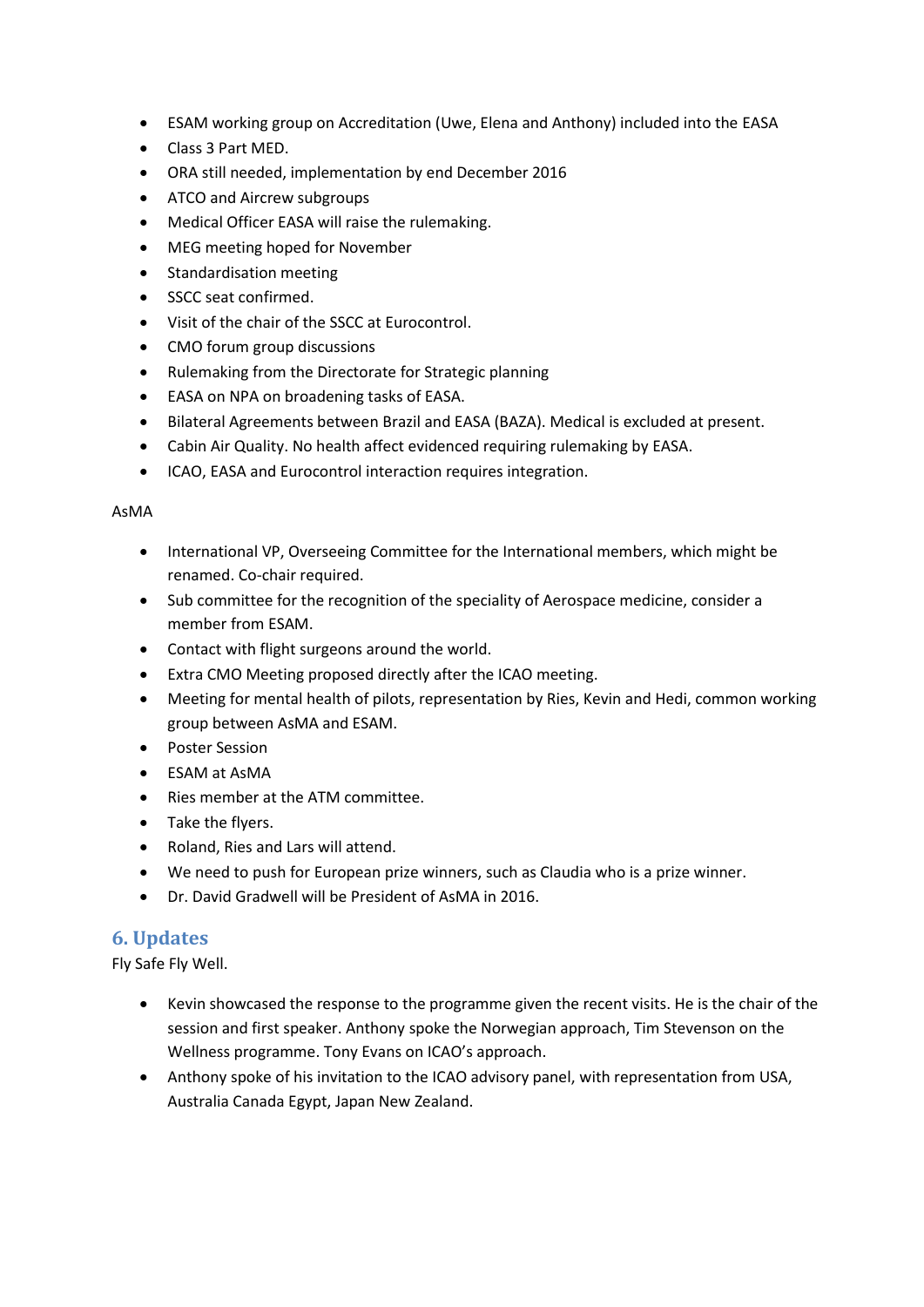A proposal for an amendment to Annex 1 was set. It can be done at many levels, where the promotion of health educations activities. Each state should bring about some change to include the psychological. States SHALL apply SMS to their medical examinations including:

- Aggregated data on incapacitation.
- Continued evaluation of the population in accordance with the risk factors of that state.

The ground work has been done by ESAM to facilitate this, but how do we get the pilots to disclose and discuss the issues. Currently, there is very little that the Pilot can see where there could be a benefit to disclosure. Reis spoke of the alcohol dependency group where they agreed not to fly, but allows them to keep the licence. Organisational need for transparency of the decision making process is required.

Changing the culture is what is slow.

This is a significant starting point.

# **8. Website Development and communications. Cristian**

The Priority is to get the website up, functional and current.

Cristian made a number of points about the current website. The main issues were as follows:

- The ABC site needs to be updated.
- ESAM Members List has been updated.
- ESAM History Timeline has been added.
- Finalisation from the Software providers is awaited.
- We need to establish a proper website domain.
- Set up protected email addresses on the ESAM domain.
- $\bullet$  Set up a Link to ECAM 6
- Set up a link to Facebook.
- Kevin used the blog to update the site, but this facility was unavailable for some time. He highlighted the difficulties of communication in the recent years.
- Declan will forward a record of current ESAM Officers to populate the following email lists:
	- $\circ$  FC
	- o EC\_ABC
	- o Extended EC\_ABC
	- o OC\_ECAM\_2016

Martin suggested a "Contact us" button on the website. Lars will ask Kristoffer if he can provide website support. AsMA has won an award for their website. It is maintained by a full time post.

## **11. AOB**

- Costs for flyers and business cards to date: €220-00
- Fees to Pay AsMA for Meeting room and AV facilities: